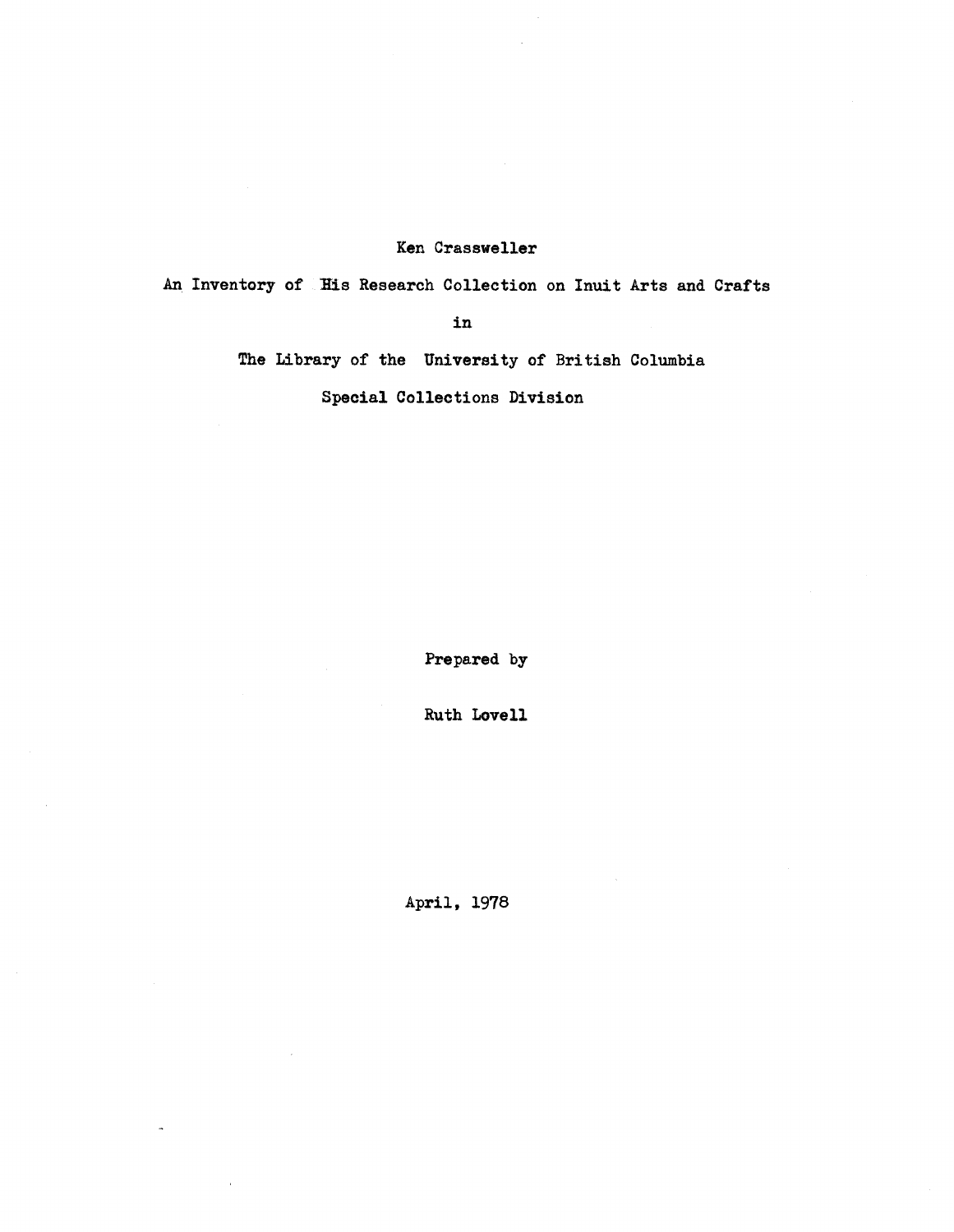#### Ken Crassweller Papers Research Collection on Inuit Arts and Crafts

The Ken Crassweller Papers consist of a research collection created during his employment as Programme Development Officer , Arctic District Office. Department of Indian Affairs and Northern Development (DIAND), Centennial Towers, Ottawa, and the Department of Industry and Development, government of the Northwest Territories, Yellowknife, NWT, 1967-1972. The papers relate to his involvement in the development of Inuit (Eskimo) arts and crafts programmes.

The papers are divided into four basic areas:  $1)$  the Project Index; 2) Handbook of Eskimo Artifacts and related; 3) Working papers for arts and crafts by subject area; and 4) Printed material. The type of material contained in these areas varies, but basically it consists of correspondence (both Business and inter-office) , which is largely carbon or xerox copies; reports and surveys; and xeroxed periodical articles and bibliographies .

The Project Index was compiled to document projects set up by the government in the area of Eskimo arts and crafts. It was to be presented with no person's names mentioned unless as contacts or when giving credit for successes. It was supposed to present pure raw information, e.g. duties, places, action taken, results, etc. Entries were to be listed in alphabetical order, by subject, in brief paragraphs that would be no longer than one page per project and organized in dictionary-like form .

The Index, as it exists in this collection, appears to be the working copy. There is no indication in Crassweller's papers if the index ever reached print or near-print form. The file consists of numerous scraps of paper, handwritten, typed or reproduced, which have been cut out and glued or taped onto tissue paper. They are organized in alphabetical order. Many of the entries are not dated or referenced, but there is no chronological order in any case. Some interesting material on the "Ookpik" and also on Some interesting material on the "Ookpik" and also on protection of Eskimo crafts can be found here, though (under the headings 'Mark', 'Protections,' and 'Reproductions .' )

The Handbook of Eskimo Artifacts and related data are a useful section of the collection. The related data is organized alphabet-<br>ically, with a "miscellaneous" section at the end. The Handbook ically, with a "miscellaneous" section at the end. itself is not in very good condition, as the paste used has turned<br>brown and is starting to seep through the backing paper. Mr. brown and is starting to seep through the backing paper. Crassweller wishes to retain the copyright on the Handbook, but it is still useful for research purposes. In its present form, the Handbook is organized in much broader areas than the background data would indicate. Artifacts are grouped under the headings: "Food, heat, light," "Hunting gear," "Leisure,"and "Transportation . " Descriptions and felt pen illustrations are included for most of the artifacts .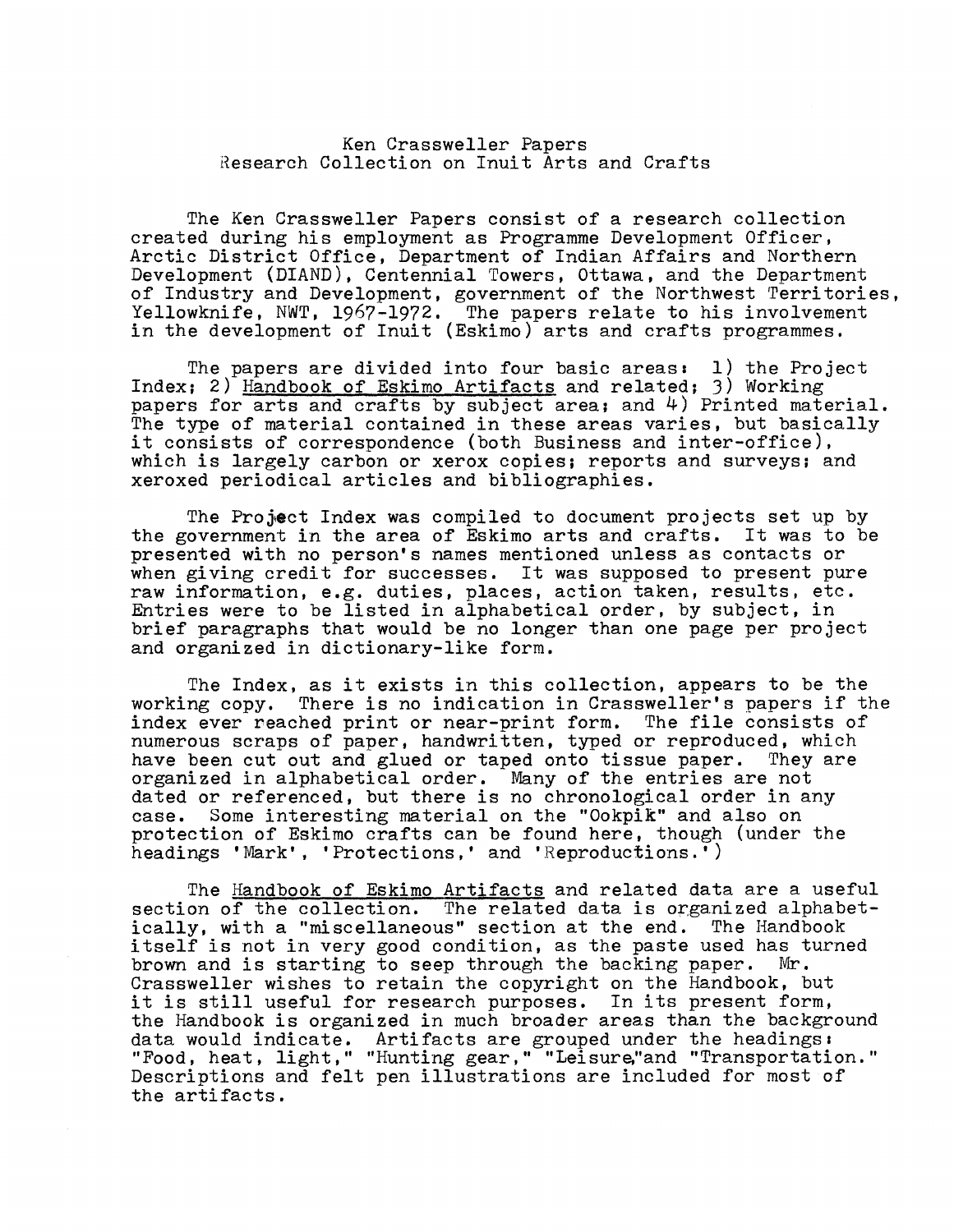The related data consists of information gathered by Crassweller in preparation for his manuscript on artifacts . Many periodical articles are included in the various folders. There is also a large number of bibliographies, which include lists of names (both contacts and officers), addresses, books, and periodical articles. More specifically, there are film striplists, population figures, film lists, early efforts to reduce the Eskimo language to writing, etc. Many of the "Item Lists" relate to artifact kits that were set up for the educational system, but an index to the Handbook is also contained herein. The "Transportation" file contains an  $8"$  x  $10"$ photo of an Eskimo sled and seven polaroid photos of kayak frame construction .

The miscellaneous folders contain a wealth of information, and should not be overlooked when the "Related Data" is used. A few of the interesting areas included here are: baskets, dolls, games, musical instruments, weapons (harpoons), entertainment, recreation , raw materials, photo of ivory carving of a kayak, kayaks, description of kayak in both English and Eskimo syrillic, rough draft of Handbook , dwellings, tools, etc.

The weakness of this section lies largely in the poor quality of reproductions. There is a wealth of information on Eskimo artifacts, however, with many illustrations .

The Working Papers for arts and crafts by subject area are organized, as largely as possible, by Crassweller's system. "Miscellaneous" and bound information, as well as folders with no numbering sequence are at the end of the sequence, in their original order in the collection. The Working Papers make up the bulk of the collection, as well as providing the most varied, extensive, and practical information. Some examples of the variety of info. to be found: "Hunting and fishing gear" contains info on seal hunting,<br>the harpoon, the bow, and various types of spears. "Carving" the harpoon, the bow, and various types of spears. includes auction material; "Stone" deals largely with sources of stone for carving. "Garment standard sizing" includes charts for shoes and mitts; "Parkas" includes patterns, pattern information, and how to measure a person for a parka. Ookpik is well-documented in both "Souvenir production" and "Volume production."

Also included in the Working Papers is a large amount of administrative material, such as policy, terms of reference, contracts , reports, etc.; information on some specific programs is also located here .

The remainder of the collection consists of printed material, which is a variety of publications, many of which are put out by different branches of the government. All are pre-1972 publications.

There are several names which appear with some frequency in the collection. These are: A. Stevenson. Chief. Northern Services Division, Territorial Affairs Branch; Gunther Abrahamson; and Dave Fisher .

This is a fairly compact collection, contained in eight Hollinger boxes. Its strengths lie largely in the Related Data and Working Papers sections. Its major weakness is the poor condition of much of the collection. Much of the correspondence consists of carbon copies on tissue paper, making it very fragile and easily smudged or torn.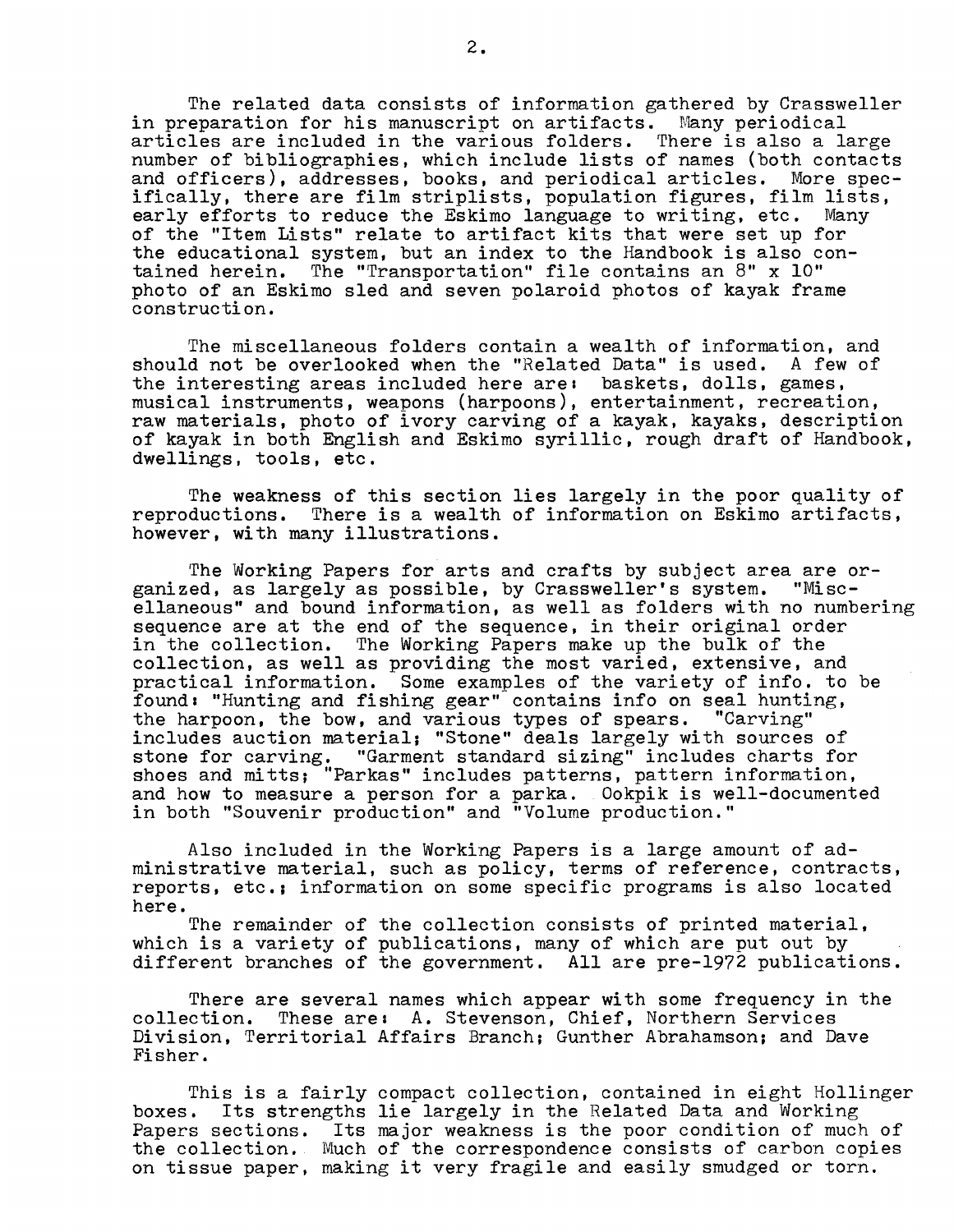Ken Crassweller Papers Research Collection on Inuit Arts and Crafts

| Box<br>Number | Folder<br>Number | Heading                                                                                                              |
|---------------|------------------|----------------------------------------------------------------------------------------------------------------------|
|               |                  | PROJECT INDEX                                                                                                        |
| 1             | ı                | Index Proposal and Subject Headings List                                                                             |
|               | $\boldsymbol{2}$ | Project Pink Cards (H only).                                                                                         |
|               | 3                | File 'A'<br>-Architecture<br>-Article<br>-Artifacts<br>-Artists<br>-Arts-Performing<br>-Assessments<br>-Associations |
|               | 4                | File 'B'<br>-Bank<br>-Bibliography<br>-Biography<br>$-$ Boat<br>-Boots<br>-Buying                                    |
|               | $\mathfrak{S}$   | File 'C'<br>$-cap$<br>-Carving<br>-Ceramics                                                                          |
|               | 6                | File 'C' cont'd<br>-Collections<br>-Committees<br>-"Company"<br>-Competition<br>-Conference<br>$-Co-op$<br>-Council  |
|               | $\overline{7}$   | File 'D'<br>-Design<br>-Drawings<br>-Duffle                                                                          |
|               | 8                | File 'E'<br>-Education<br>-Eiderdown<br>-Eskimo<br>$-Exh$ ibit<br>-Experiment<br>-Expo                               |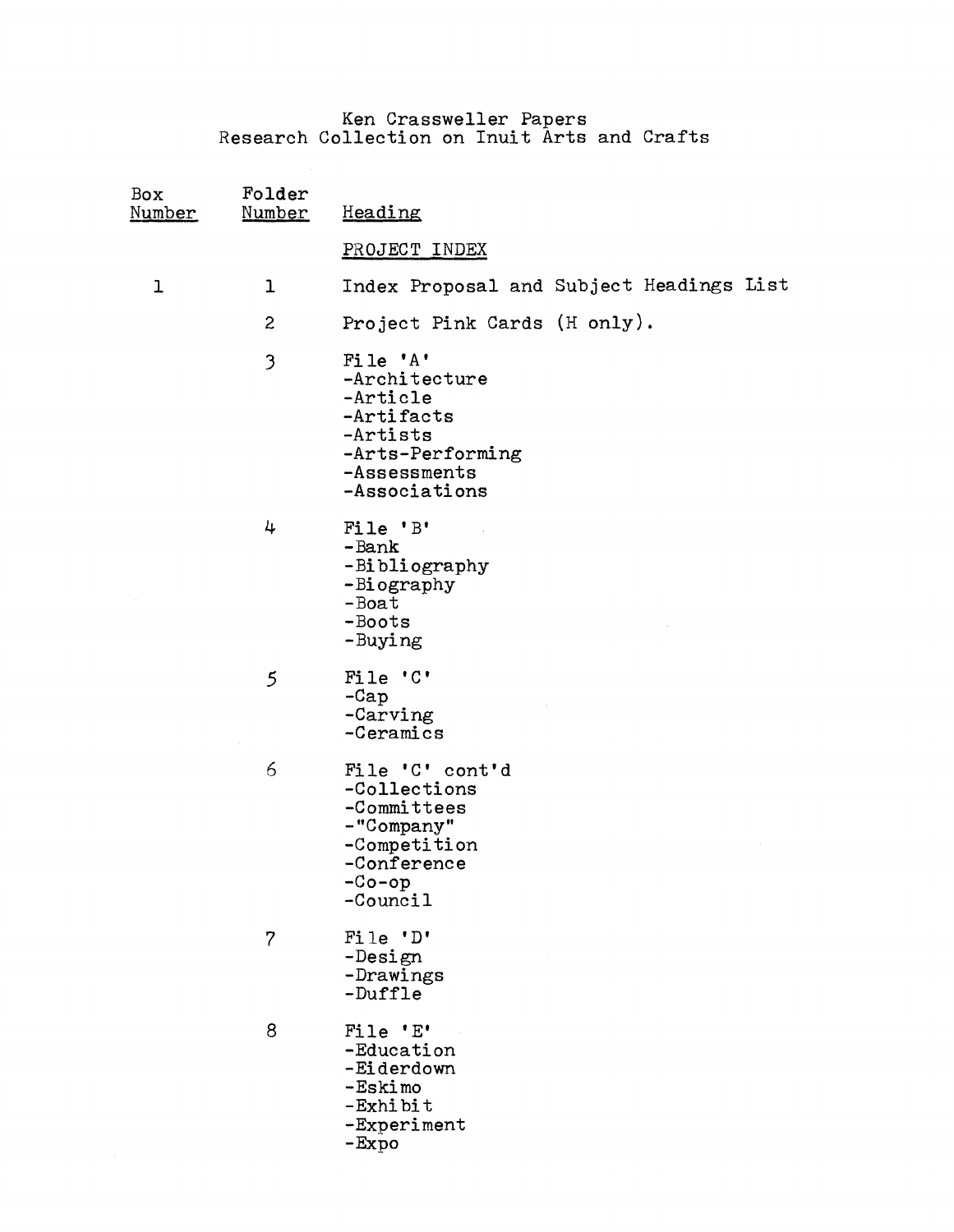| Box<br>Number | Folder<br>Number | Heading                                                                                                                                                                                              |
|---------------|------------------|------------------------------------------------------------------------------------------------------------------------------------------------------------------------------------------------------|
| $\mathbf 1$   | 9                | File 'F'<br>-Fabric<br>$-Film$<br>$-Fi$ nance                                                                                                                                                        |
|               | 10               | File 'G'<br>-Galleries<br>$-Games$<br>-Garments                                                                                                                                                      |
|               | 11               | File 'H'<br>-Handbook<br>$-Hi story$                                                                                                                                                                 |
|               | 12               | File 'I'<br>-Identification<br>$-igloo$<br>-Imitations<br>-Institutions                                                                                                                              |
|               | 13               | File 'J'<br>-Jewellery                                                                                                                                                                               |
|               | 14               | File 'L'<br>-Language                                                                                                                                                                                |
|               | 15               | File 'M'<br>$-Mark$ (trade mark)<br>$-Marketing$<br>-Material (ivory, hide, antler, skins, tusks, etc.)<br>-Material - beads<br>$-Material - Cloth$<br>-Material - Fur - Hair<br>-Materials - Sewing |
|               | $16 - 18$        | File 'P'<br>-Painting<br>-Parka<br>-Policy (govt. policies mainly)<br>-Pricing (mainly mark-ups)<br>-Prints                                                                                          |
|               |                  | -Production<br>-Production centres<br>$-$ Program                                                                                                                                                    |
|               |                  | -Promotion<br>-Protection<br>-Publication                                                                                                                                                            |
| $\mathbf{2}$  | $\mathbf{1}$     | File 'R'<br>$-Reports$<br>$-Reproduce$<br>-Resource People (contacts, supervisors)                                                                                                                   |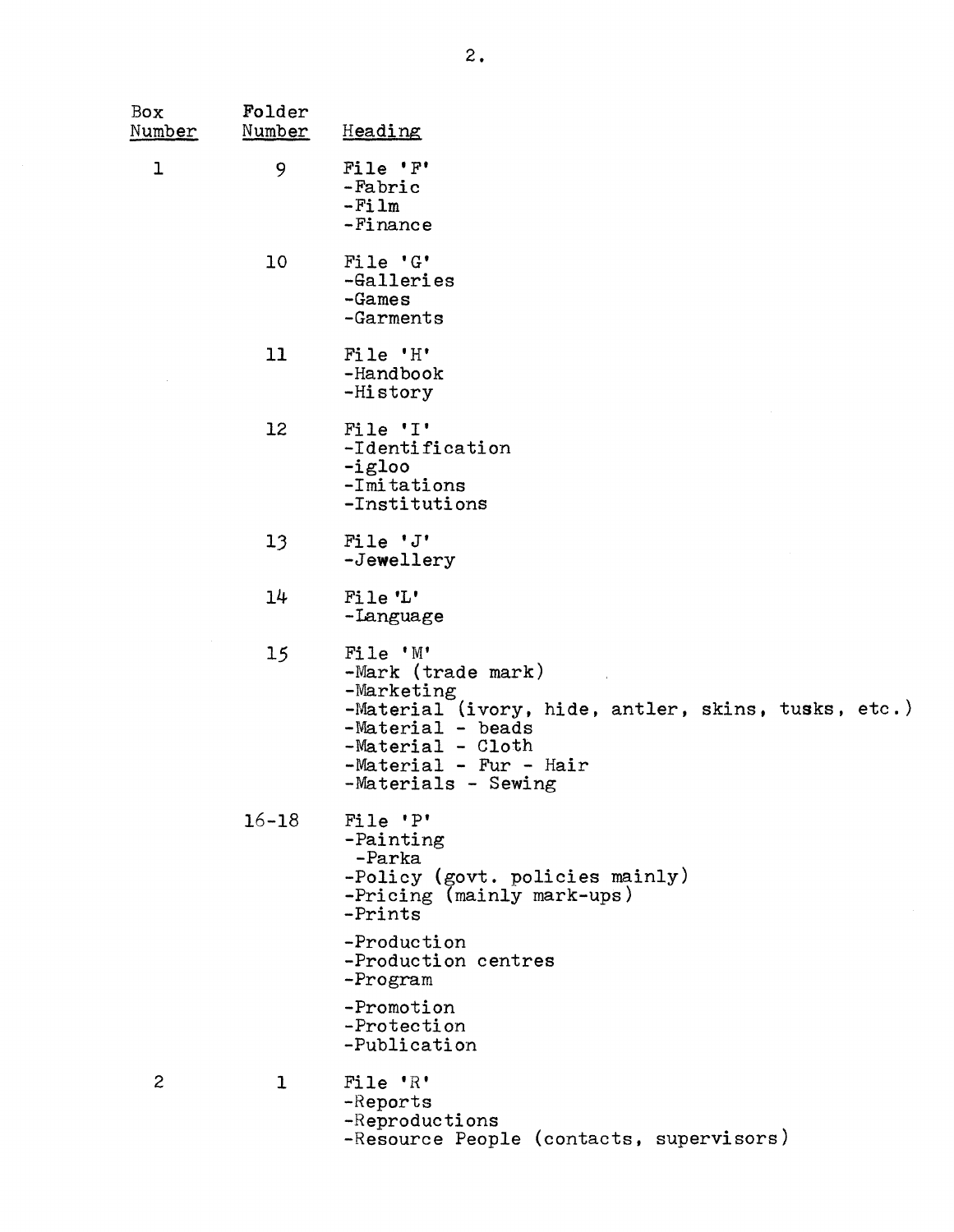| Box<br>Number  | Folder<br>Number | Heading                                                                                                                                                        |
|----------------|------------------|----------------------------------------------------------------------------------------------------------------------------------------------------------------|
| $\overline{c}$ | $\overline{c}$   | File 'S'<br>-Shipping<br>-Souvenir (a lot pertaining to Ookpik)<br>-Stationery<br>-Stone<br>-Symbols                                                           |
|                | 3                | File 'T'<br>-Tags (labels)<br>-Tanning<br>-Tanning - taxidermy<br>$-$ Tariff<br>$-Tours$<br>-Tours - lecture<br>$-Toys$<br>$-$ Training                        |
|                | 4                | File 'W'<br>-Whalebone                                                                                                                                         |
|                |                  | HANDBOOK OF ESKIMO ARTIFACTS AND RELATED DATA                                                                                                                  |
|                | $5\overline{)}$  | Handbook of Eskimo Artifacts and file cards<br>relating to organization of manuscript.                                                                         |
|                | 6.               | Adornment                                                                                                                                                      |
|                | $\overline{7}$   | Artifacts (includes material on the setting<br>up of model artifact kits for marketing)                                                                        |
|                | $8 - 11$         | Bibliographies                                                                                                                                                 |
|                | 12               | Clothing                                                                                                                                                       |
|                | 13               | Decorative Art (includes some photos)                                                                                                                          |
|                | 14               | Item Lists                                                                                                                                                     |
| 3              | $\mathbf{1}$     | Lamps and Pots and Utensils                                                                                                                                    |
|                | $\mathbf{2}$     | Transportation (includes some photos)                                                                                                                          |
|                | $3 - 4$          | Miscellaneous - baskets, dolls, games, musical<br>instruments, weapons (harpoons), entertainment<br>and recreation, raw materials, kayak, tools,<br>artifacts. |
|                |                  | WORKING PAPERS FOR ARTS & CRAFTS BY SUBJECT AREA                                                                                                               |
|                | 5                | Hunting and fishing gear                                                                                                                                       |
|                | $6 - 7$          | Carving                                                                                                                                                        |
|                | 8                | stone                                                                                                                                                          |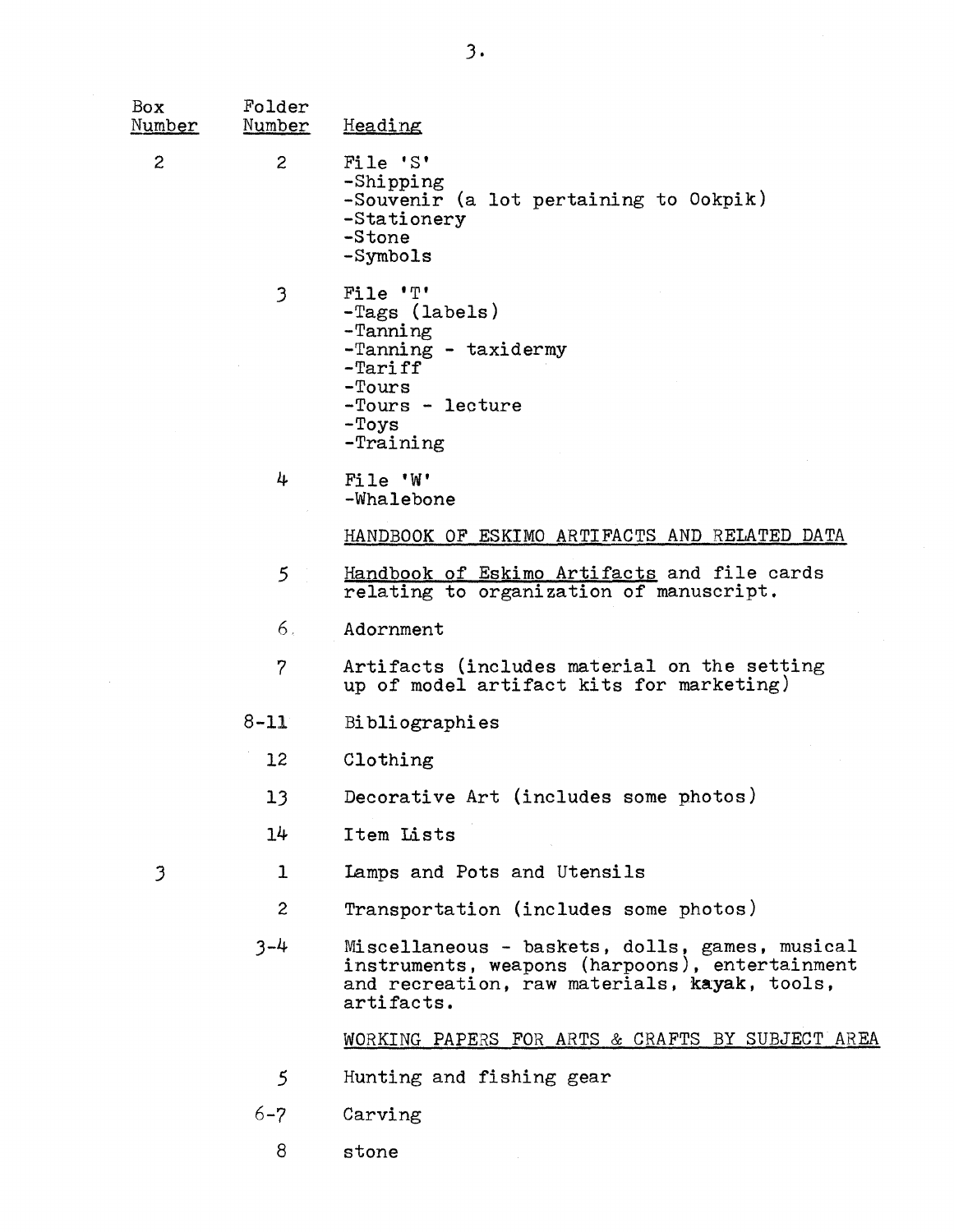| Box<br>Number        | Folder<br>Number | Heading                                                                  |
|----------------------|------------------|--------------------------------------------------------------------------|
| 3                    | 9                | Ceramics (includes two photos)                                           |
|                      | 10               | Artifacts                                                                |
|                      | 11               | Garment Projects                                                         |
|                      | 12               | Garment Standard Sizing (includes charts)                                |
|                      | 13               | (includes sample pattern)<br>Parkas                                      |
|                      | 14               | Waterproofing                                                            |
|                      | 15               | Eiderdown                                                                |
| 4                    | 1                | Graphics (includes photos; portfolio of prints)                          |
|                      | 2                | Drawings                                                                 |
|                      | 3                | Baker Lake Prints                                                        |
|                      | 4                | Cape Dorset                                                              |
|                      | $5 - 6$          | Souvenir Production                                                      |
|                      | 7                | Product Lists                                                            |
| $8 - 9$<br>$10 - 11$ |                  | Volume production (includes info on Ookpik, with photo<br>of production) |
|                      |                  | Tags and Labels (contains examples)                                      |
|                      | 12               | Tools                                                                    |
|                      | 13               | Buyer's Guide                                                            |
|                      | 14               | Price Guides                                                             |
|                      | 15               | Research Guide - "Architecture"                                          |
|                      | 16               | Illustrations                                                            |
|                      | 17 <sup>2</sup>  | Buying and Marketing                                                     |
| 5                    | $\mathbf{1}$     | Shelter                                                                  |
|                      | $\mathbf{2}$     | Entertainment and Recreation                                             |
|                      | $3 - 6$          | Miscellaneous                                                            |
|                      | $7 - 9$          | File Numbers                                                             |
|                      | 10               | Policy - Administration, Terms of Reference                              |
|                      | 11               | Policy - Terms of Ref., Rankin Inlet Workshop                            |
|                      | 12 <sup>2</sup>  | Policy - Frobisher Bay Info.                                             |

 $\mathcal{A}^{\pm}$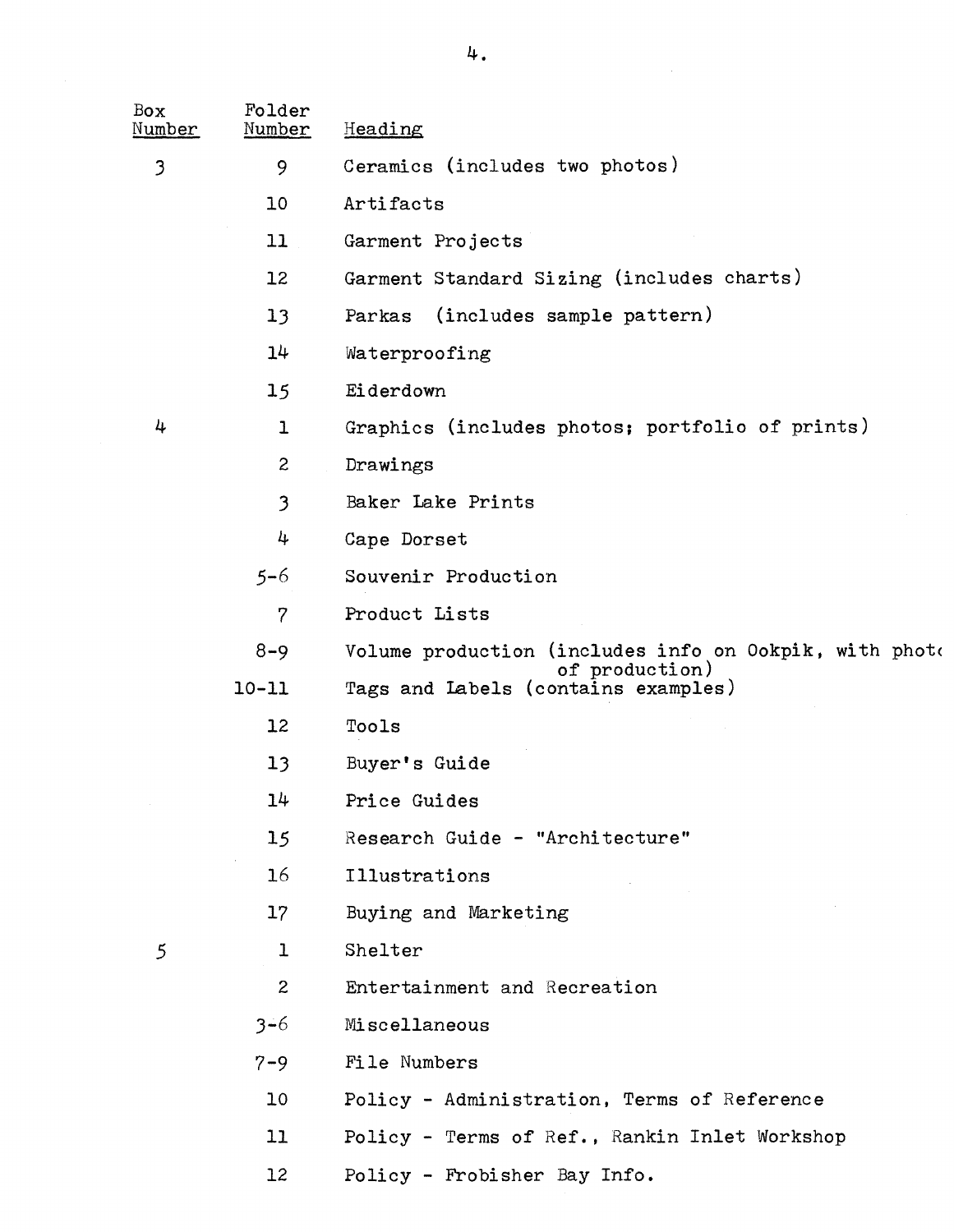| Box<br>Number | Folder<br>Number | Heading                                                                                                                                          |  |
|---------------|------------------|--------------------------------------------------------------------------------------------------------------------------------------------------|--|
| 6             | 1                | Policy - Baffin Island project, More Frobisher Bay.                                                                                              |  |
|               | $\overline{c}$   | Policy - Code of Ethics for Arctic artists                                                                                                       |  |
|               | 3                | Policy - General Policy                                                                                                                          |  |
|               | $4 - 6$          | Terms of Reference - Job descriptions                                                                                                            |  |
|               | $\overline{7}$   | Contracts - Eskimo language glossaries, business<br>cards.                                                                                       |  |
|               | $8 - 9$          | Reports and Studies                                                                                                                              |  |
|               | 10               | Program to maintain & improve quality - Eskimo<br>carving                                                                                        |  |
|               | $11 - 12$        | For filing                                                                                                                                       |  |
| 7             | $1 - 2$          | Frobisher                                                                                                                                        |  |
|               | $\mathfrak{Z}$   | Report on the Eskimo Rehabilitation Centre.<br>Frobisher Bay, NWT. 1956-1957-1958-1959.                                                          |  |
|               | 4                | Frobisher Plan 1967                                                                                                                              |  |
|               | $\mathfrak{S}$   | Arts and Crafts Program, Part B, Arctic District<br>Office.                                                                                      |  |
|               | 6                | Reference.<br>Arts & Crafts. Ken Crassweller,<br>$1969 - 70 - 73.$                                                                               |  |
|               | 7                | Bibliography                                                                                                                                     |  |
|               |                  | PRINTED MATERIAL                                                                                                                                 |  |
|               | 8                | North (Nov .-Dec. 1968), Sculpture (a catalogue<br>of a competition/exhibition held for the<br>Centennial of the Northwest Territories).         |  |
|               | 9                | Sculpture/Inuit (this folder contains info<br>on trade marks and labels rather than its<br>original material).                                   |  |
| 8             | $\mathbf{1}$     | Canadian Eskimo Carving in Historical Perspective.<br>by Charles A. Martyn. Xeroxed manuscript.                                                  |  |
|               | $\overline{c}$   | Q-Book (Quajivaallirutissat) - handbook of<br>the Welfare Division of the Dept. of Northern<br>Affairs and National Resources (bilingual).       |  |
|               | 3                | Imperial Oil Review, Oct. 1960; Masterworks<br>Exhibition. Canadian Eskimo Carvers and their<br>Arctic Communities; Indians of British Columbia. |  |

<sup>4</sup> Helps for Arts and Crafts Program Managers, Booklet "C" - Stone Carving .

5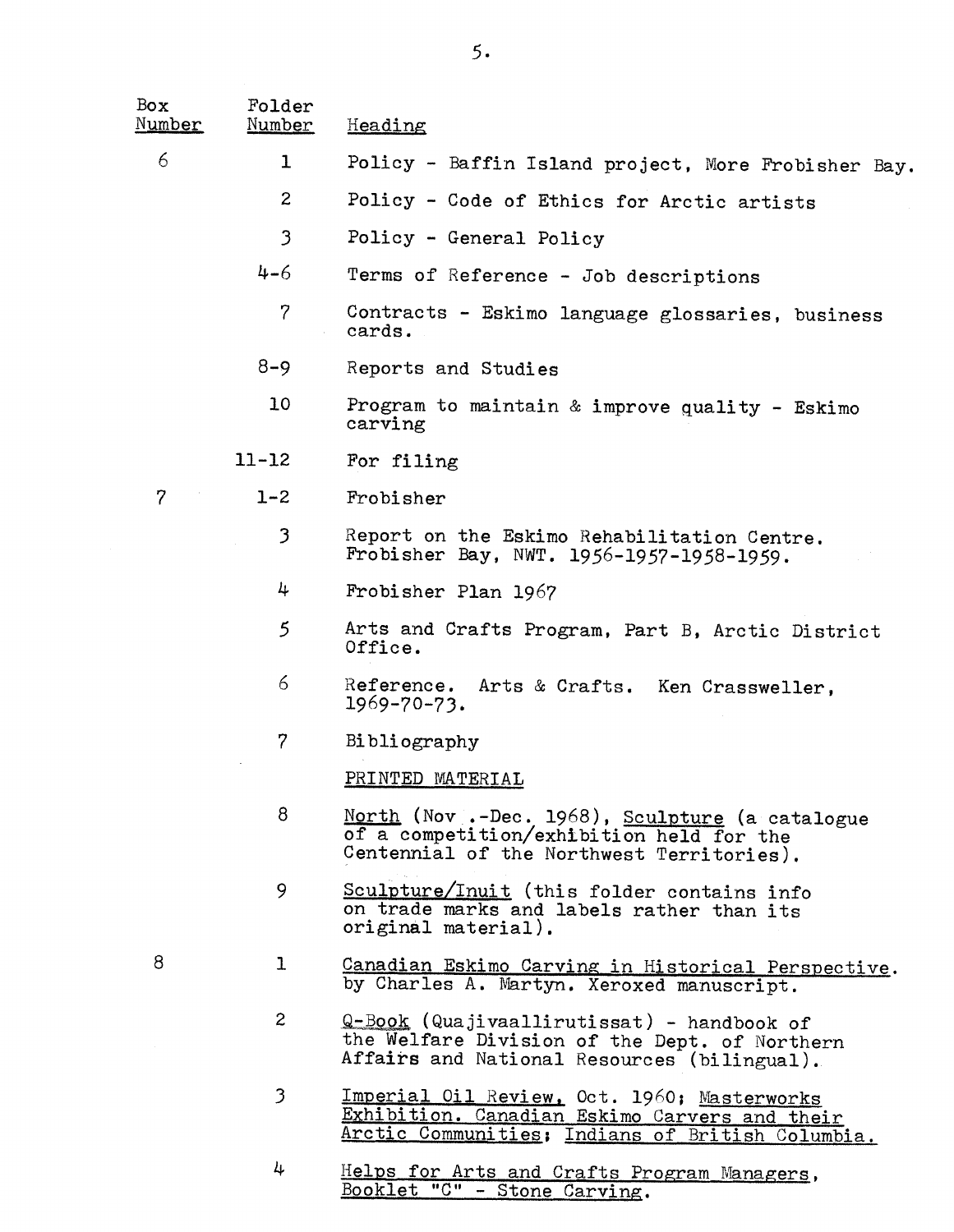| Box<br>Number | Folder<br>Number | Heading                                                                                                                                               |
|---------------|------------------|-------------------------------------------------------------------------------------------------------------------------------------------------------|
| -8            | 5.               | Govt. of the Northwest Territories, Dept.<br>of Industry and Development. Arts and Crafts<br>Section, Arts and Crafts Source Finder.<br>Dec., $1969.$ |

 $\label{eq:2.1} \frac{1}{\sqrt{2}}\int_{\mathbb{R}^3}\frac{1}{\sqrt{2}}\left(\frac{1}{\sqrt{2}}\right)^2\frac{1}{\sqrt{2}}\left(\frac{1}{\sqrt{2}}\right)^2\frac{1}{\sqrt{2}}\left(\frac{1}{\sqrt{2}}\right)^2.$ 

 $\hat{\mathcal{A}}$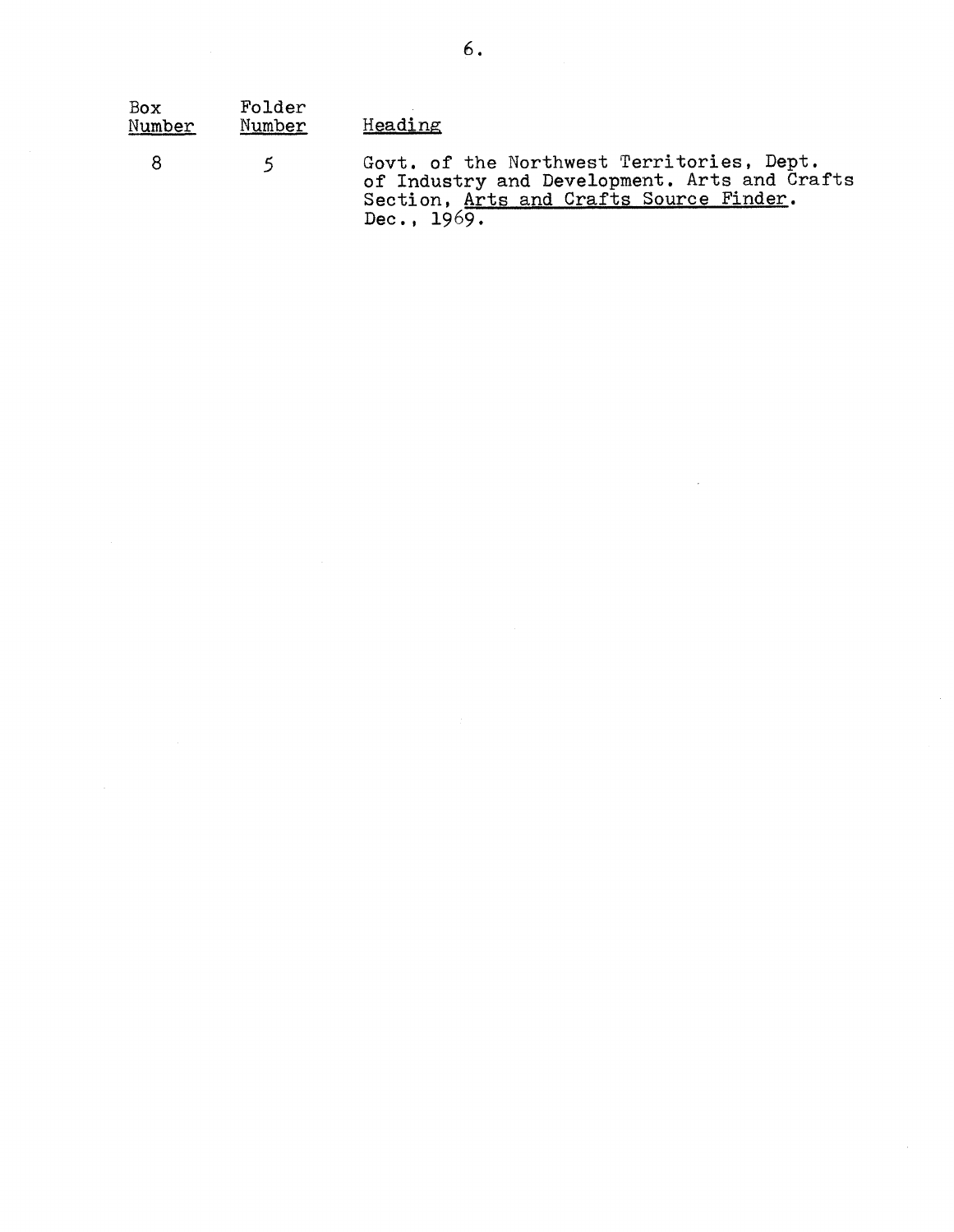Ken Crassweller fonds Accrual 1 Rare Books and Special Collections University of British Columbia Library

> Prepared by Sarah Romkey March, 2007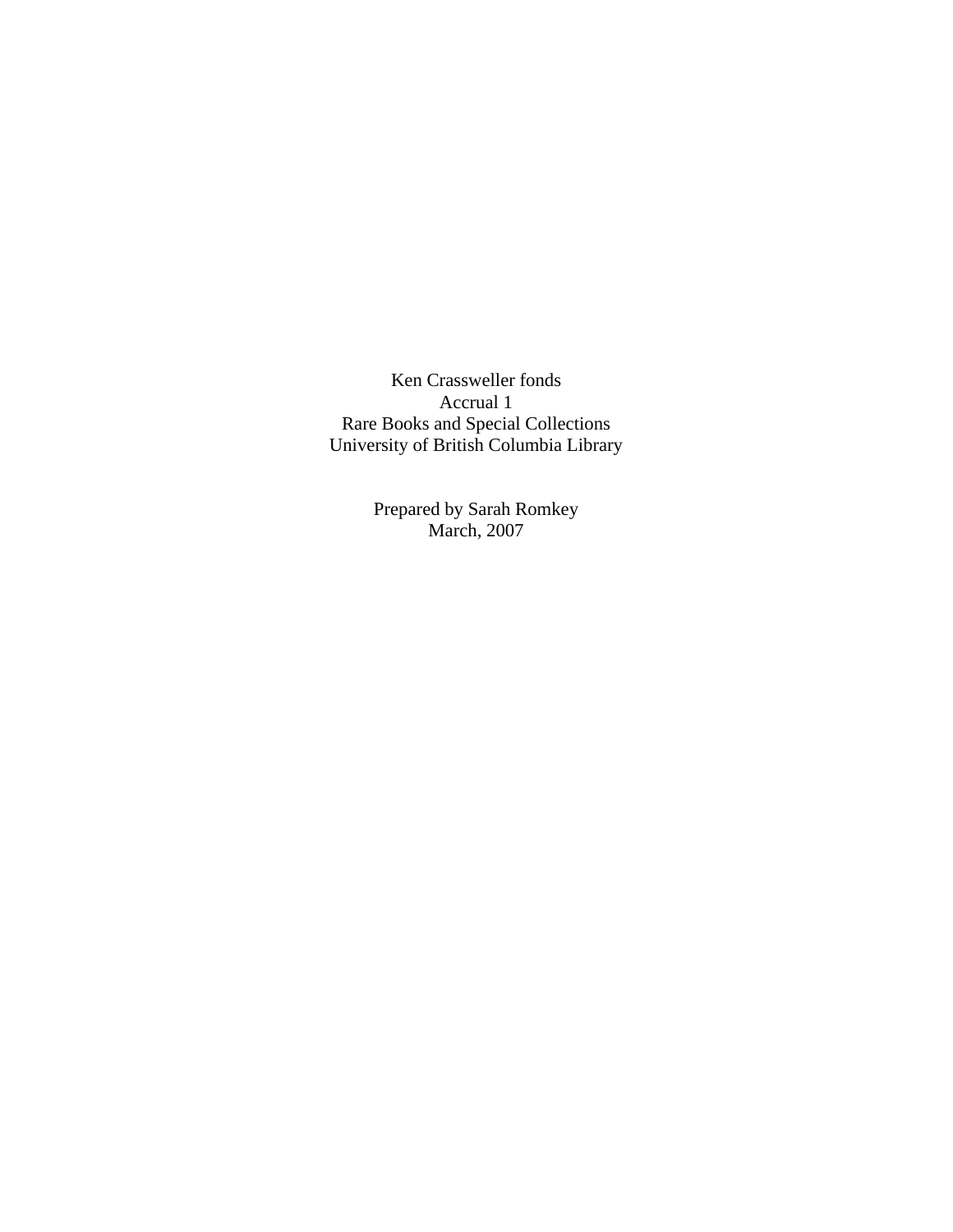Ken Crassweller fonds (Accrual 1). 1973 – 2004. 2.5 cm of textual records.

Scope and content:

The accrual reflects Crassweller's research interests in Inuit art, and some of his activities surrounding that research from 1973 to 2004. These activities include a 1973 trip to Greenland during which Crassweller accompanied three Inuit artists attending a seminar and the compilation of Crassweller's research paper "Peetakvik: Inuit Arts and Crafts History for the Future." Records include correspondence, diary entries, reports and manuscripts. The accrual is divided into three series: Greenland trip, Peetakvik, and Grise Fiord.

Notes: Title based on the provenance of the fonds.

Series descriptions:

1. Greenland trip. 1973. – 0.5 cm of textual records.

Scope and content:

Series reflects Crassweller's 1973 trip to Greenland, where he accompanied three Inuit artists to a seminar in Holsteinsborg. Series consists of a report of the trip, as well as pages from Crassweller's diary during the trip. Series is contained in one file.

Notes:

Title based on the content of the series.

2. Peetakvik. 2002 – 2004. – 1.5 cm of textual records.

Scope and content:

Series reflects Crassweller's compilation of the unpublished research paper "Peetakvik: Inuit Arts and Crafts History for the Future." The paper deals with artistic and cultural initiatives in the North, and recommendations for the survival of these initiatives in the future. Series consists of correspondence regarding this paper, and a manuscript of the paper itself. Series is contained in one file.

Notes:

Title based on the content of the series.

3. Grise Fiord. 1994. – 0.5 cm of textual records.

Scope and content:

Series consists of a photocopy of a piece of correspondence to Peter and Barbara Scott from Larry Audlaluk, and describes life in Grise Fiord from the 1960's to the 1990's. Series is contained in one file.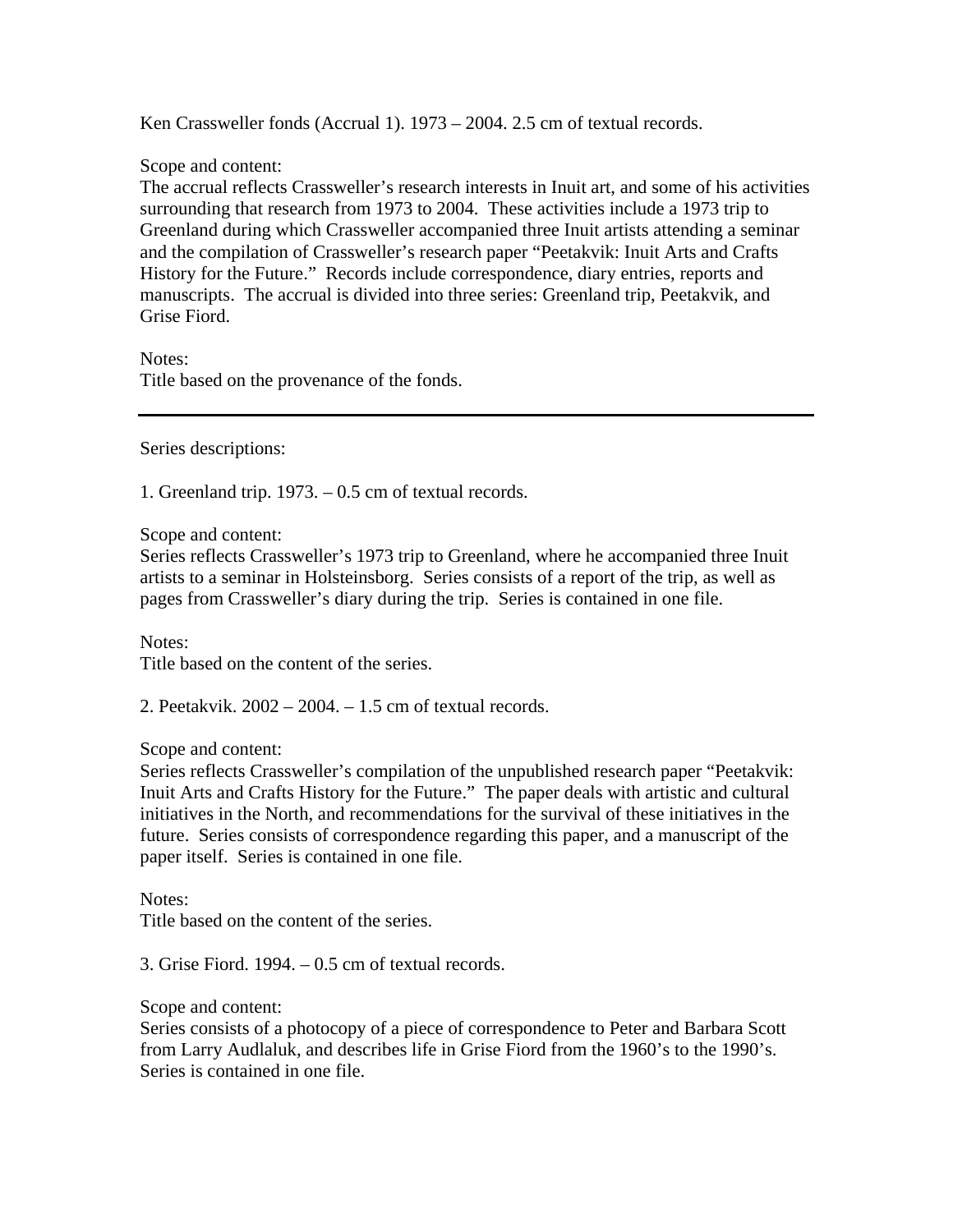Notes: Title based on the content of the series.

### File list:

| <b>File</b>    | Location     |
|----------------|--------------|
|                | $(Box-file)$ |
| Greenland trip | $9-1$        |
| Peetakvik      | $9 - 2$      |
| Grise Fiord    | $9 - 3$      |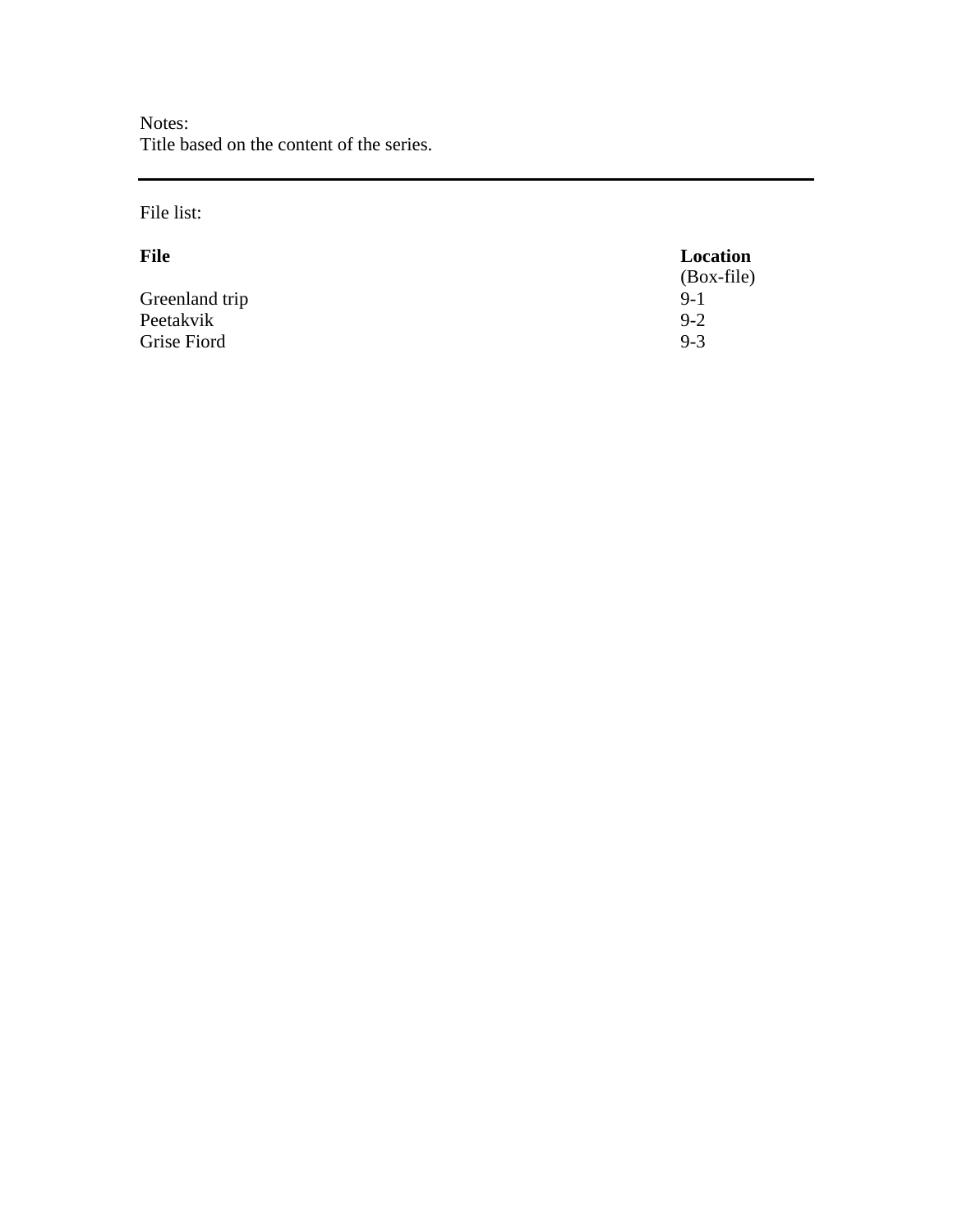**Ken Crassweller Fonds**

#### **Addendum**

RBSC-ARC-1146

**University of British Columbia Library**

**Rare Books and Special Collections**

**January 2019**

**Prepared by Claire Williams**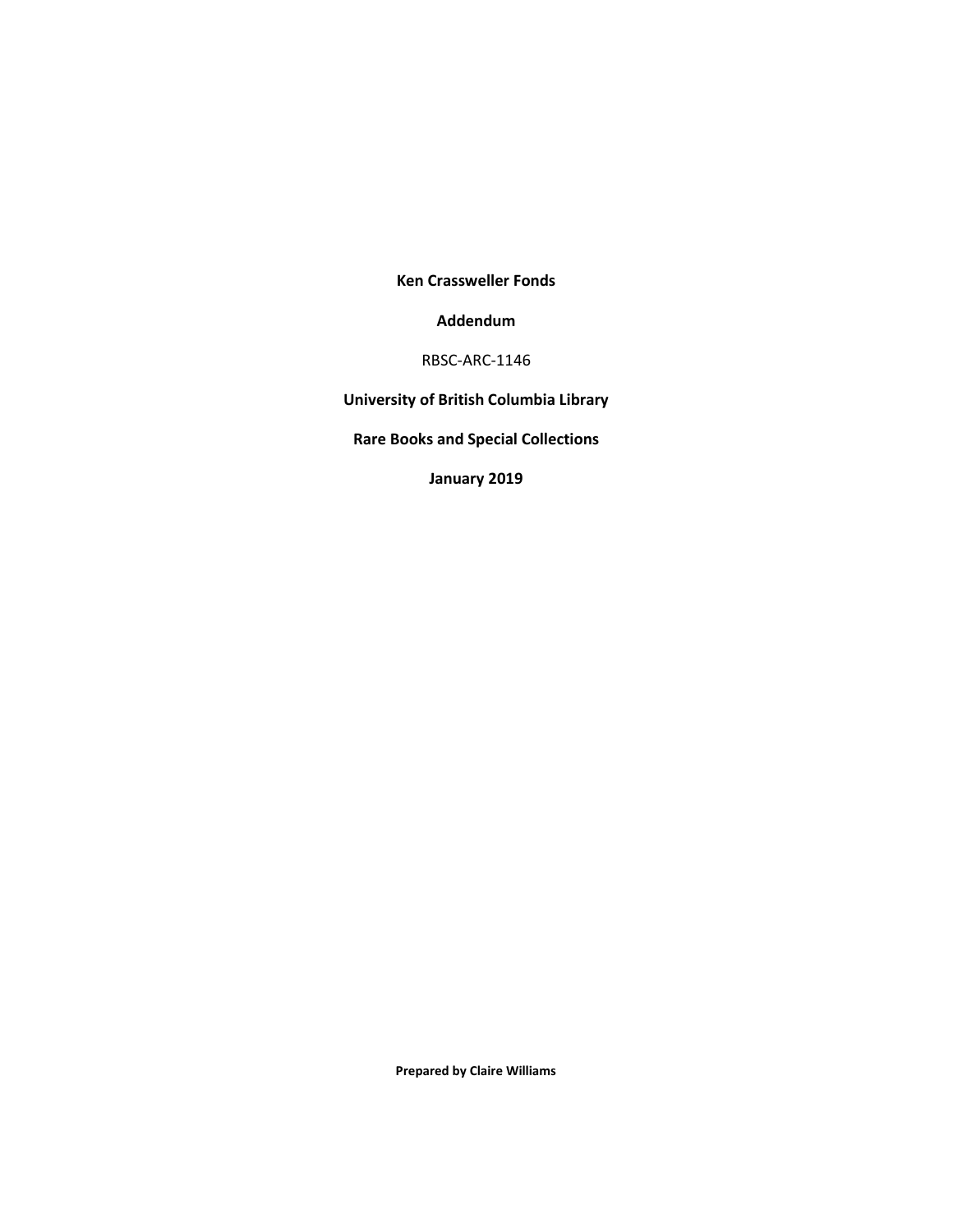# Addendum to Ken Crassweller Fonds

## <span id="page-13-0"></span>Table of Contents

<span id="page-13-1"></span>Title and Statement of Responsibility Area: Title Proper: Ken Crassweller fonds

General material designation: Textual records.

Title notes: Title based on contents of the fonds.

Level of description: Fonds

Reference code: RBSC-ARC-1146

<span id="page-13-2"></span>Dates of Creation Area: Dates: 1967-2015

<span id="page-13-3"></span>Physical Description Area: Extent: 1.5 cm of textual records

<span id="page-13-4"></span>Archival Description Area: Name of creator: Ken Crassweller

Ken Crassweller was employed by the Department of Indian Affairs and Northern Development as Programme Development Officer, Arctic Division Office, and by the Northwest Territories government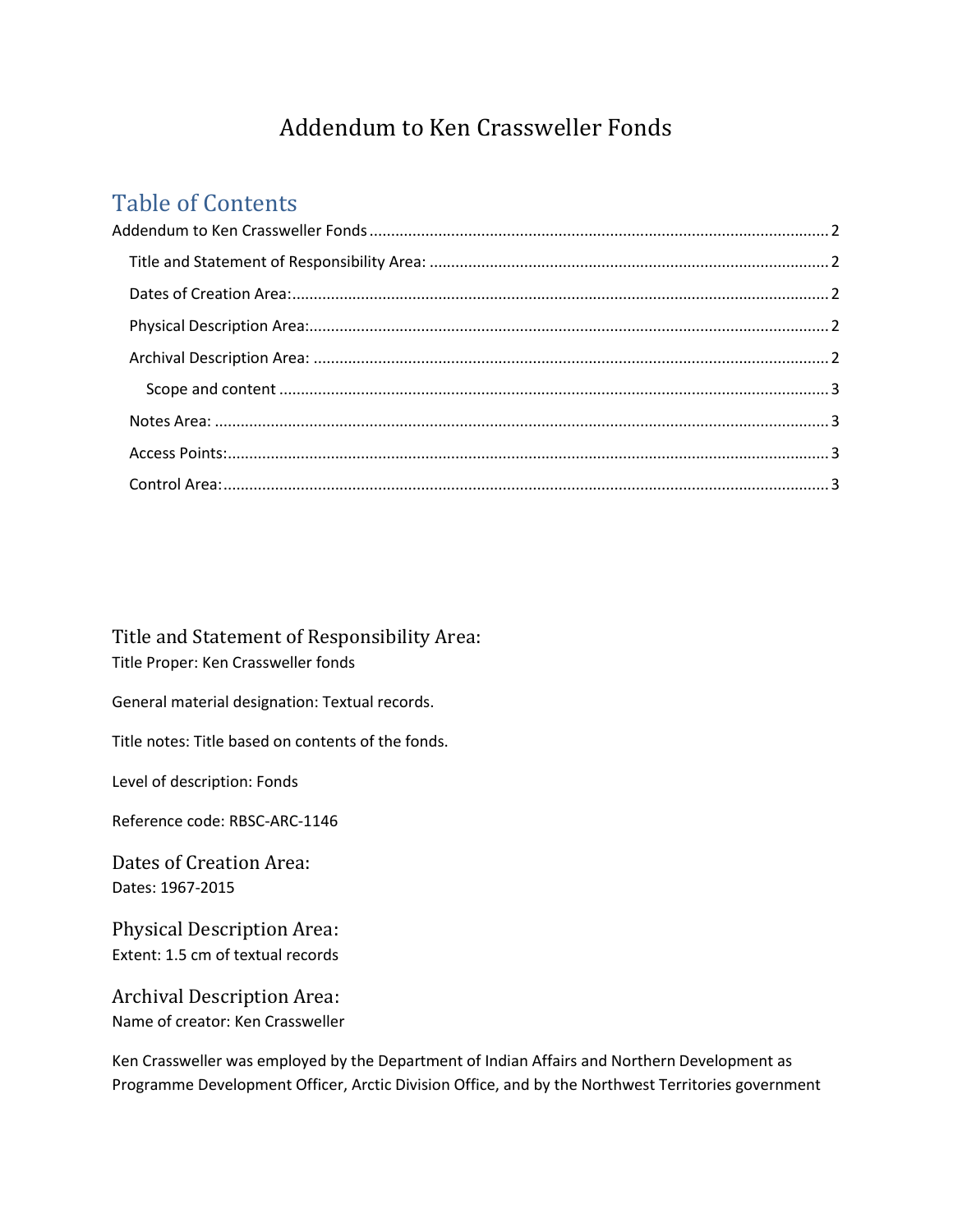between 1962 and 1972. His task to evaluate the existing artistic and cultural situation of the North generated the papers in his collection.

<span id="page-14-0"></span>Scope and content: The addendum to the fonds consists of an unpublished manuscript by Crassweller entitled "Peetakvik: Inuit Arts and Crafts History for the Future", as well as a file containing material related to Inuit sculptor's traveling exhibition.

<span id="page-14-1"></span>Notes Area:

Physical condition: Materials are in good condition.

Finding aids: RBSC staff created an inventory for the fonds in 1978 (see attached PDF). This was appended with an initial accrual to the fonds in 2004. In 2019 a second accrual was made to the fonds, and a finding aid for this has been added as an addendum to the original finding aid, available as attached PDF.

<span id="page-14-2"></span>Access Points: Canada. Dept. of Indian Affairs and Northern Development (Subject)

<span id="page-14-3"></span>Control Area: Dates of creation, revision, deletion: Addendum created by Claire Williams in January 2019.